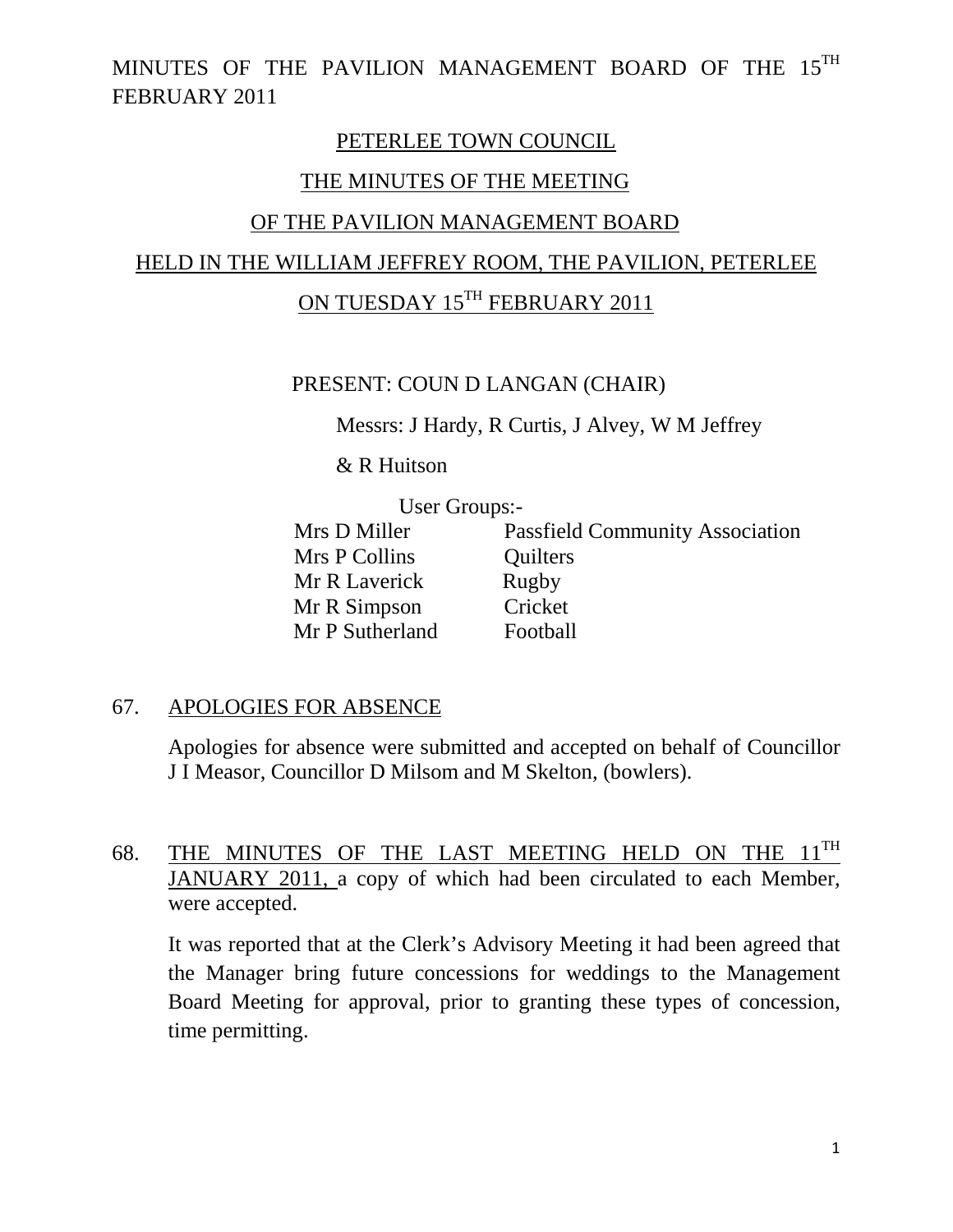## **RECOMMENDED that the Facilities Manager bring concessions for weddings to the Management Board for consideration.**

#### 69. REPORT OF FACILITIES MANAGER

The Facilities Manager report had been circulated to each Member. The report gave progress on the following items:-

#### Forthcoming Bookings

#### MUGA

The MUGA was still generating a great deal of interest, with most evening slots block booked well in advance. However day time and weekend slots were not being regularly used and it was **RECOMMENDED a reduced rate incentive of 50% the normal rate be introduced for bookings between 9am-4pm Monday –Sunday. FURTHER RECOMMENDED this be for a trial period and the Manager report at future meeting as to it's success.** 

Concessionary Use Granted (By Pavilion) Update

Roy Simpson – Cricket Meeting 1 hour HB Room 23/1/11

Rob Laverick – Peterlee Pumas 1 hour HB Room 19/1/11

Details were given to the Board on the concession granted to the Horizon Group to use the pool table.

#### Incident

An incident occurred on Saturday  $1<sup>st</sup>$  January in the public bar where a table and chair were damaged. The police were called to the incident and subsequently the person involved has agreed to pay for the damage incurred, with payment being received through the Police. The amount has been split over two months with the first months payment already been received.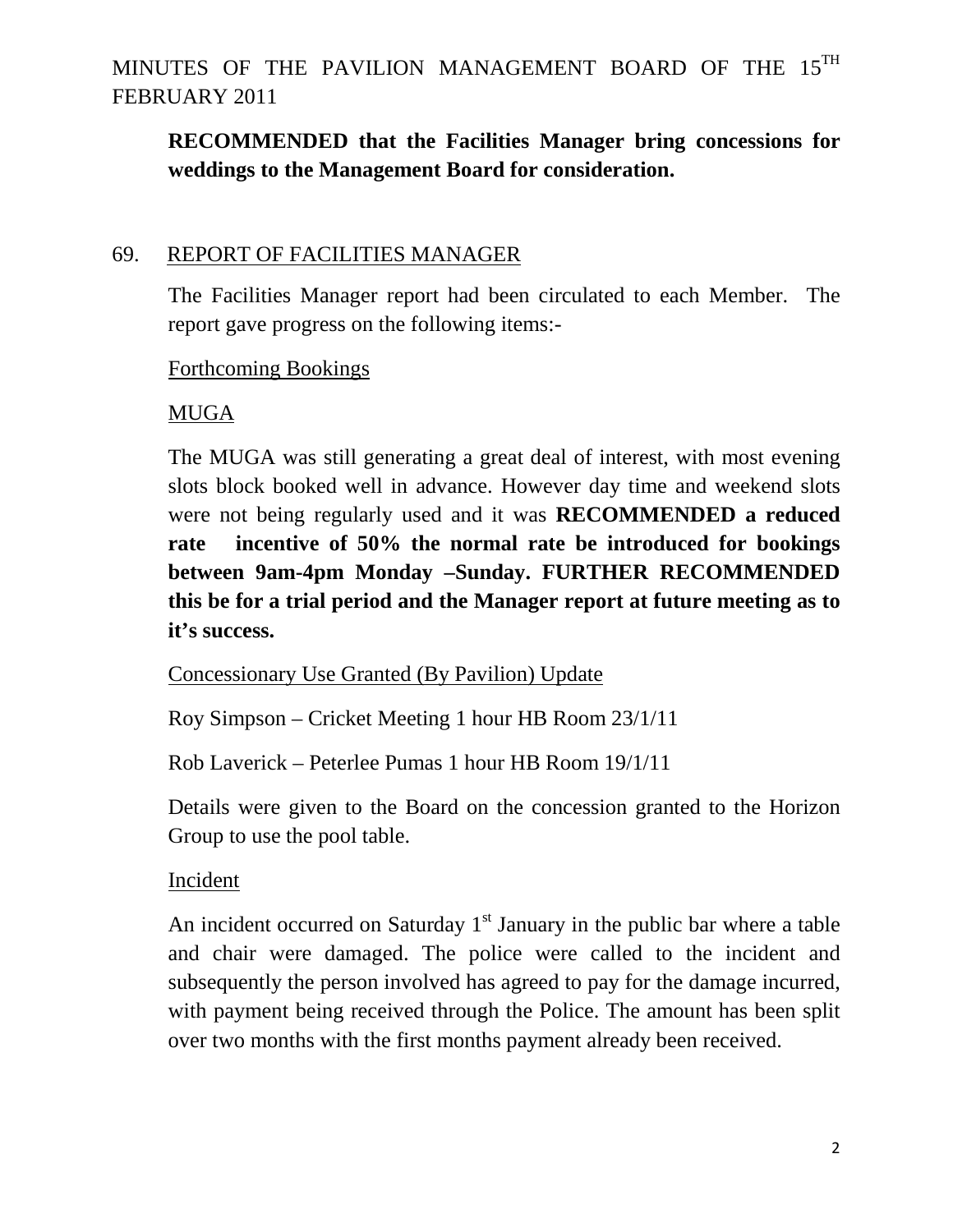It was asked that all incidents be reported to the Management Board as soon as possible. Consideration was given to what policy the Town Council intended to apply in this instance.

## **RECOMMENDED the person in question be issued with a six month written ban from the Pavilion, immediately.**

### Public Bar

Details were given on the Karaoke Night in the Public Bar on a Saturday night from 8pm which was proving a success. This was hosted by a member of staff and at no cost to the Town Council.

During consideration of this item details of a recent incident with the SKY Sports channels selected in the bar was discussed. It was reported that to obtain a second Sky card would cost an extra £177 which was not feasible. It was stressed that users had to cooperate when using the facility and that only staff had the use of the remote control. In an effort to accommodate all users a list would be compiled of what matches would be televised in the bar was to be produced.

In referring to the bar takings it was asked if it was worth keeping the bar open every night and it was agreed that the usage be monitored.

## **RECOMMENDED that the information given, be noted.**

## 70. REPORT OF THE SPORTS DEVELOPMENT OFFICER

The report of the Sports Development Officer had been circulated to each Member. The report gave progress on the following items:-

**Activities** 

**New Courses** 

**PACES** 

**Luncheon Club**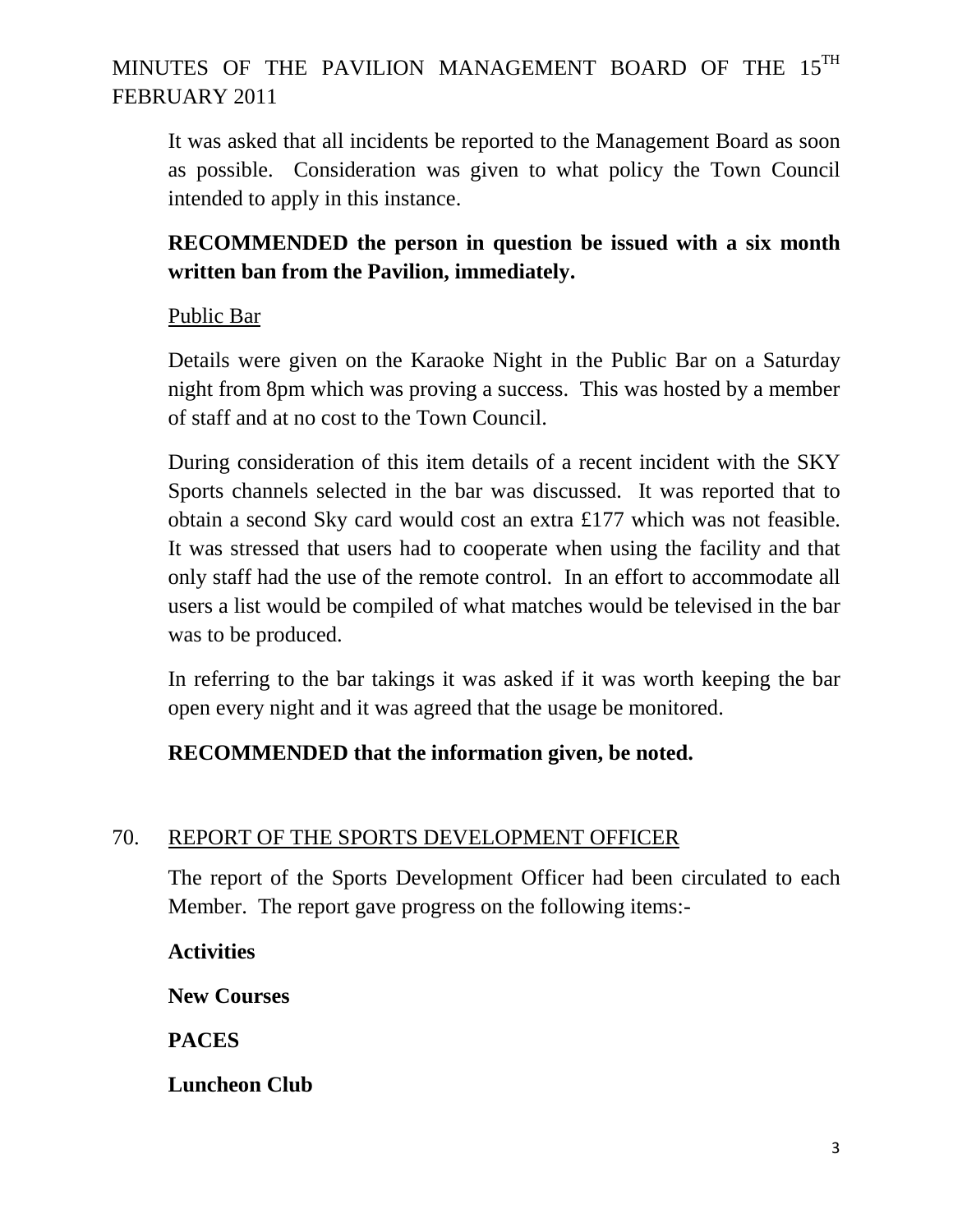#### **Future Jobs Fund**

### **Meetings**

A Sports User meeting took place on  $21<sup>st</sup>$  January 2011 and the outcomes were as follows:

- A training area will be marked out for sports teams to utilise as a training area at the top of the field next to the play area. It was agreed that portable football goals would be used for this area.
- Full-sized goal posts have been used to bring pitch 2 at Helford back into use as a football pitch at The Pavilion. This is only a short-term solution but a problem will resurface once the rugby season starts again.
- The importance of getting correct fixtures in promptly was expressed by the Parks Department to enable them to manage the maintenance regime and pitch rotation, especially in winter months.
- It was agreed that priority needs to be given to Peterlee teams when pitches are allocated.
- It was agreed that any additional games or bookings outside of the regular season games should be booked and paid for through the Parks Department.

The next meeting to be held Friday  $4<sup>th</sup>$  March 2011, The Pavilion Café with all sports invited to attend.

### **Training**

### **RECOMMENDED that the information given, be noted.**

### 71. REPORTS FROM THE USER GROUPS

(a) Rugby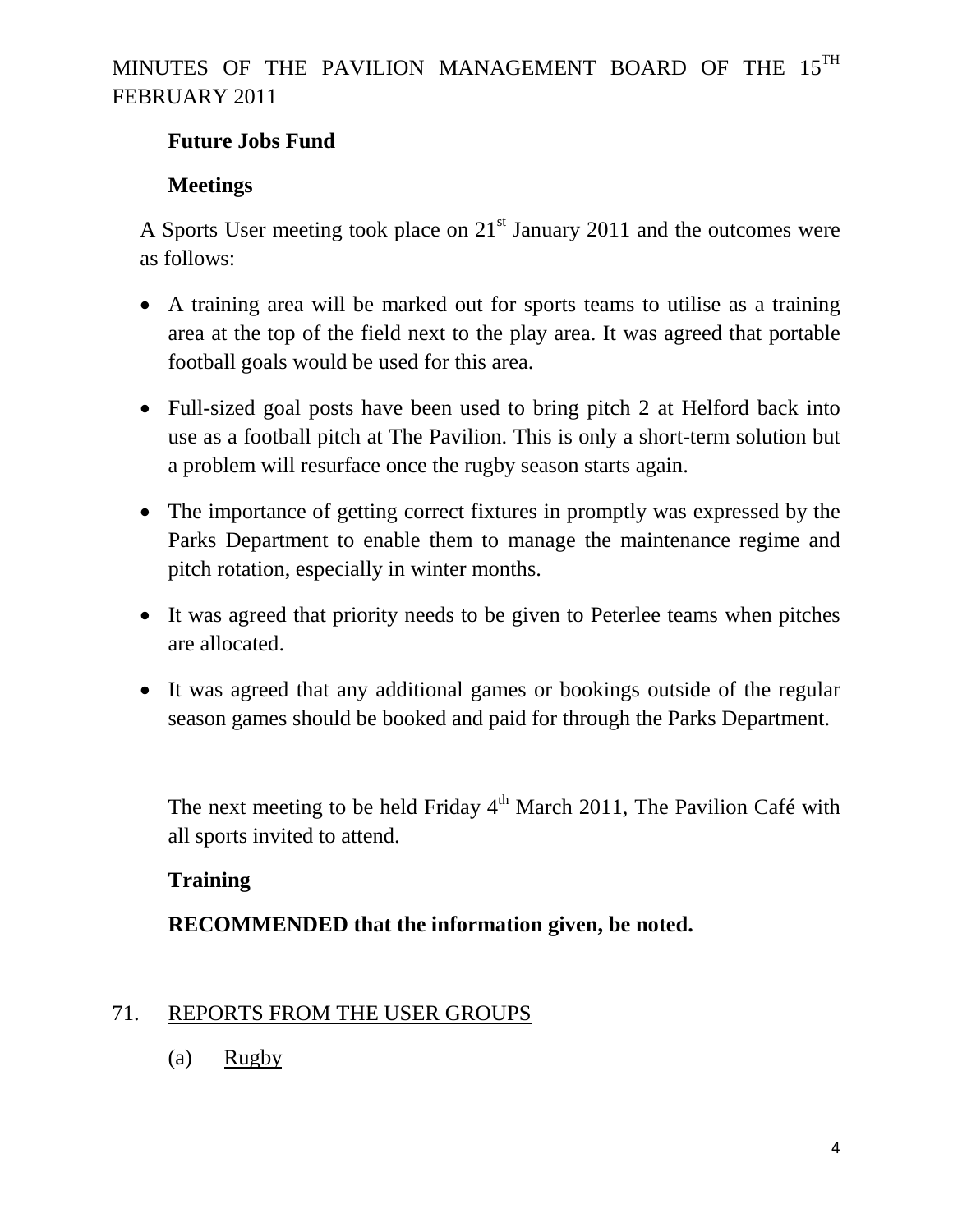The representative reported on recent successes and because of this there would be two teams in a premier and regional league, with simultaneous kick offs so two pitches would be needed. This had been reported to the Horticultural Supervisor who had suggested that aluminum rugby posts could be put up on pitch 2 again after the football season was over however this would result in a maintenance issue and so a better solution would be to arrange away fixtures to allow maintenance to be carried out.

An update on the fencing was requested. The Horticultural Supervisor felt that it was not possible to fence off one field and maintain to the required standard. The issues with the  $4<sup>th</sup>$  pitch were hi lighted but there were a number of issues relating to this that needed further consultation with all parties concerned.

There was an issue about pitch/game notification. Games had been called off by e mail by the Head Groundsman. This was to be done by telephone in future.

### **RECOMMENDED that the information given, be noted.**

(b) Quilters

The representative had nothing to report to the meeting but said that everything was going well, although they requested clarification on the outstanding rent issue.

### **RECOMMENDED that the information given, be noted.**

(c) Cricket Club

It was reported that fixtures were being prepared and there were more young players coming through. Progress was being made with the training pitch.

### **RECOMMENDED that the information given, be noted.**

(d) Football

The representative reported that things were going well with more fixtures getting underway. There was also to be a youngsters Summer League.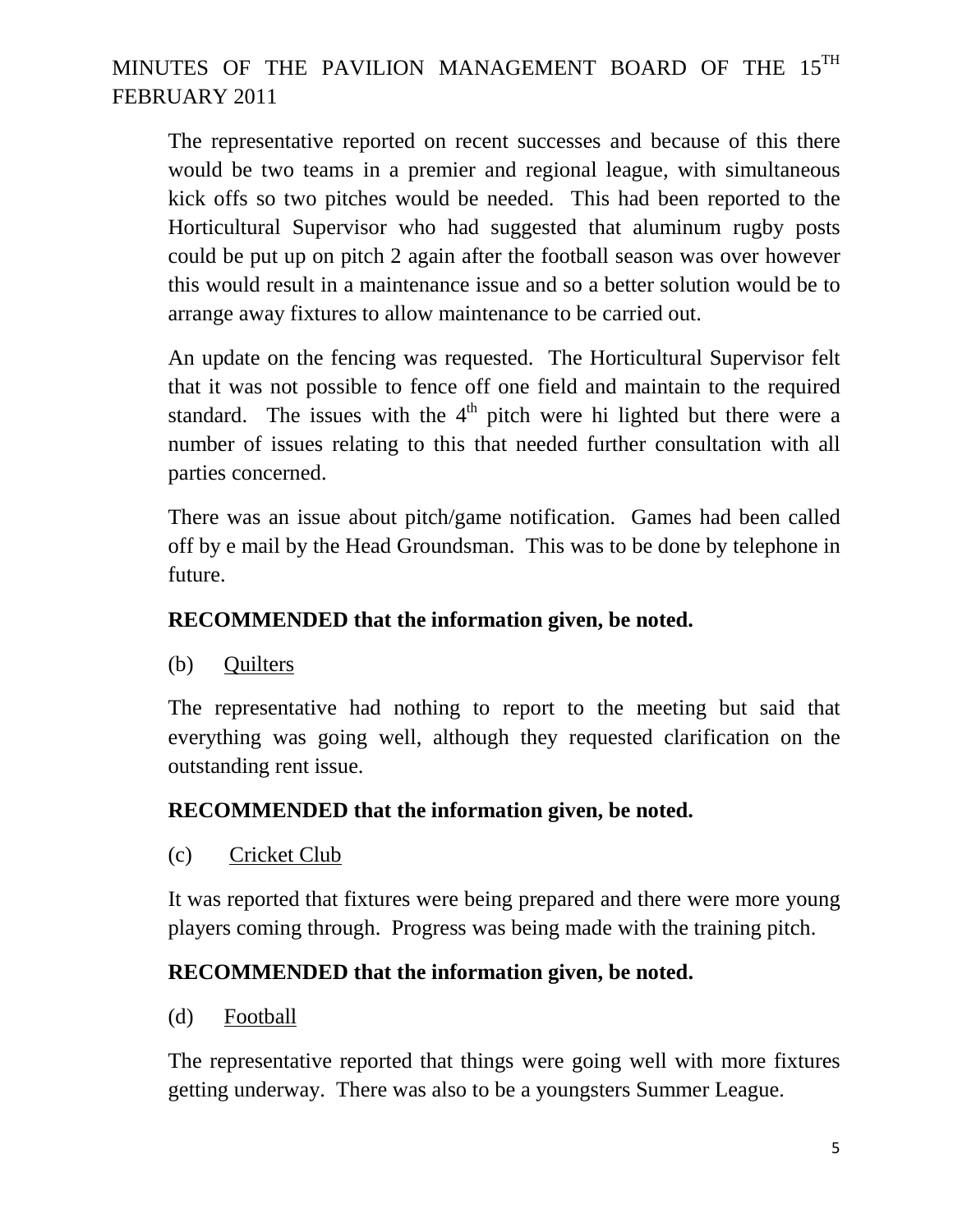At this point reference was made to discussions at the recent Parks & Cemetery Meeting regarding the mis use of facilities and the representative was asked to go back to the Teams/members and stress that contracts would be withdrawn if this action continued. Support with parking issues was also requested.

### **RECOMMENDED that the information given, be noted.**

### (e) Passfield Community Association

The representative advised that it had been agreed that the "Friends of Group" and the Association would amalgamate. The dance groups were doing well and the cheerleading group was to perform at Middlesbrough FC. The representative also asked for the outstanding rent issue to be addressed.

### **RECOMMENDED that the information given, be noted.**

## 72. RESOLUTION TO EXCLUDE THE PRESS AND PUBLIC

IN VIEW OF THE CONFIDENTIAL NATURE OF THE FOLLOWING ITEMS TO BE DISCUSSED, THE COMMITTEE PASSED THE FORMAL RESOLUTION TO EXCLUDE THE PRESS AND PUBLIC FROM THE MEETING, PURSUANT TO THE PUBLIC BODIES (ADMISSIONS TO MEETINGS) ACT 1961 AND THE LOCAL GOVERNMENT (ACCESS TO INFORMATION) ACT 1985.

### 73. SECURITY

Consideration was given to the security of the building and the Board was asked for their input with this very important issue. It was asked how many times the Security person had had to be "used" and details were given of various incidents and also where calls made to the street wardens for support. It was felt that the presence of a security person helped to stop problems arising.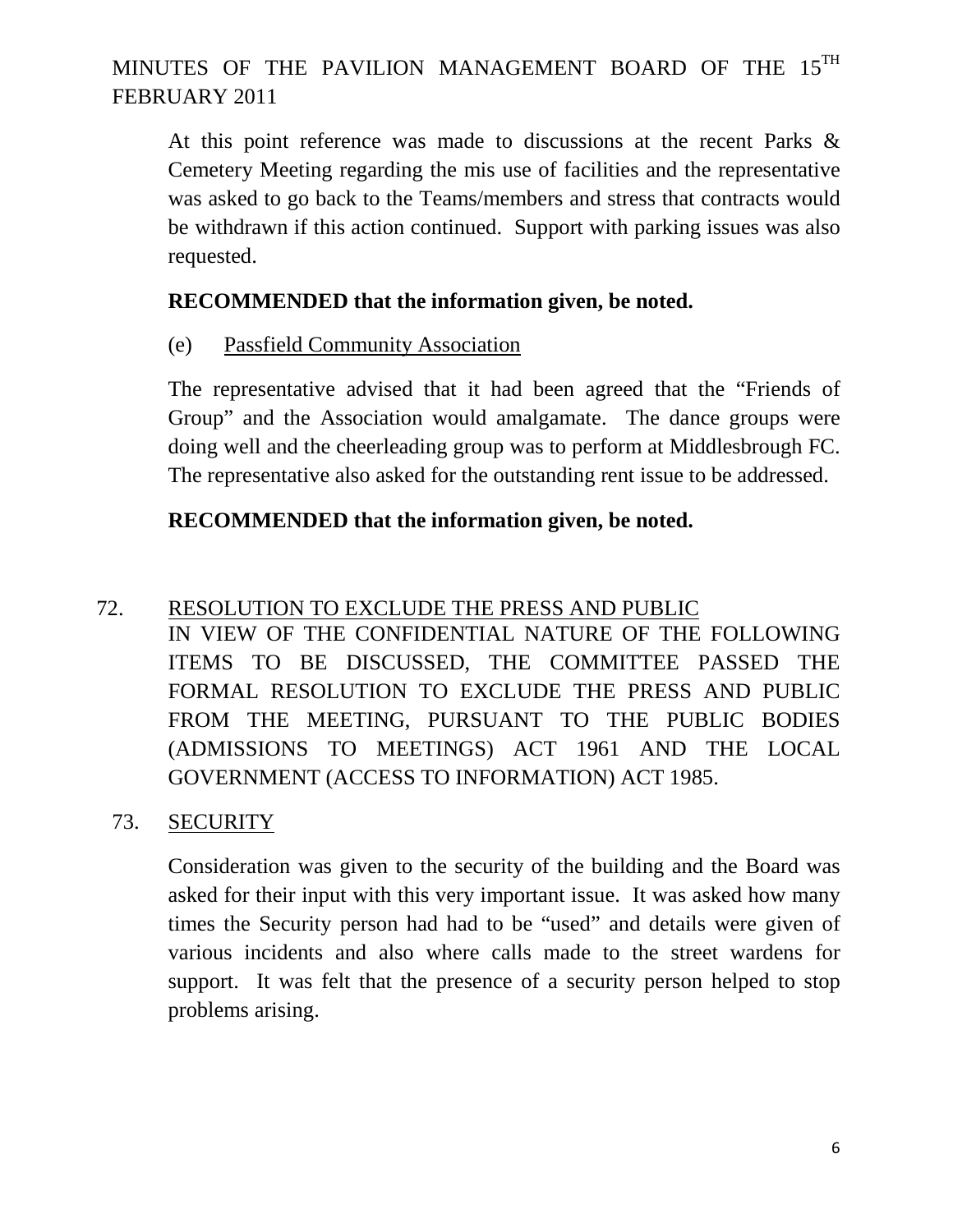It was suggested that the incident logs should be included in the Facilties Manager's progress reports so that the Board were made aware of incidents during the month.

**RECOMMENDED that the Board consider this matter again to try and find workable solutions that may help reduce costs but at the same time keep the users and the building safe.** 

#### 74. RENTAL – PASSFIELD COMMUNITY ASSOCIATION

Consideration was given to a report prepared following a meeting with representatives of the Association regarding the level of rent requested for their regular monthly use.

### **RECOMMENDED that this matter be referred to the Council Meeting for further consideration**.

### 75. REQUEST FOR FINANCIAL ASSISTANCE

The request from Peterlee Pumas had been referred to the Management Board from the Clerks Advisory Committee. It was reported that there was a budget "Donation to Team operations" of £3,500 in the The Pavilion budget and perhaps a donation could be made from this. It was unclear if this was on the basis of a only profit being made at the building as in place at Peterlee Football Club.

**RECOMMENDED that this donation be considered further at the next Clerk's Advisory Meeting to allow this to be clarified.** 

#### 76. SPARE LAND – HELFORD ROAD

**RECOMMENDED that a letter be sent to Durham County Council asking if there was any land available that was surplus to their requirements at Helford Road**.